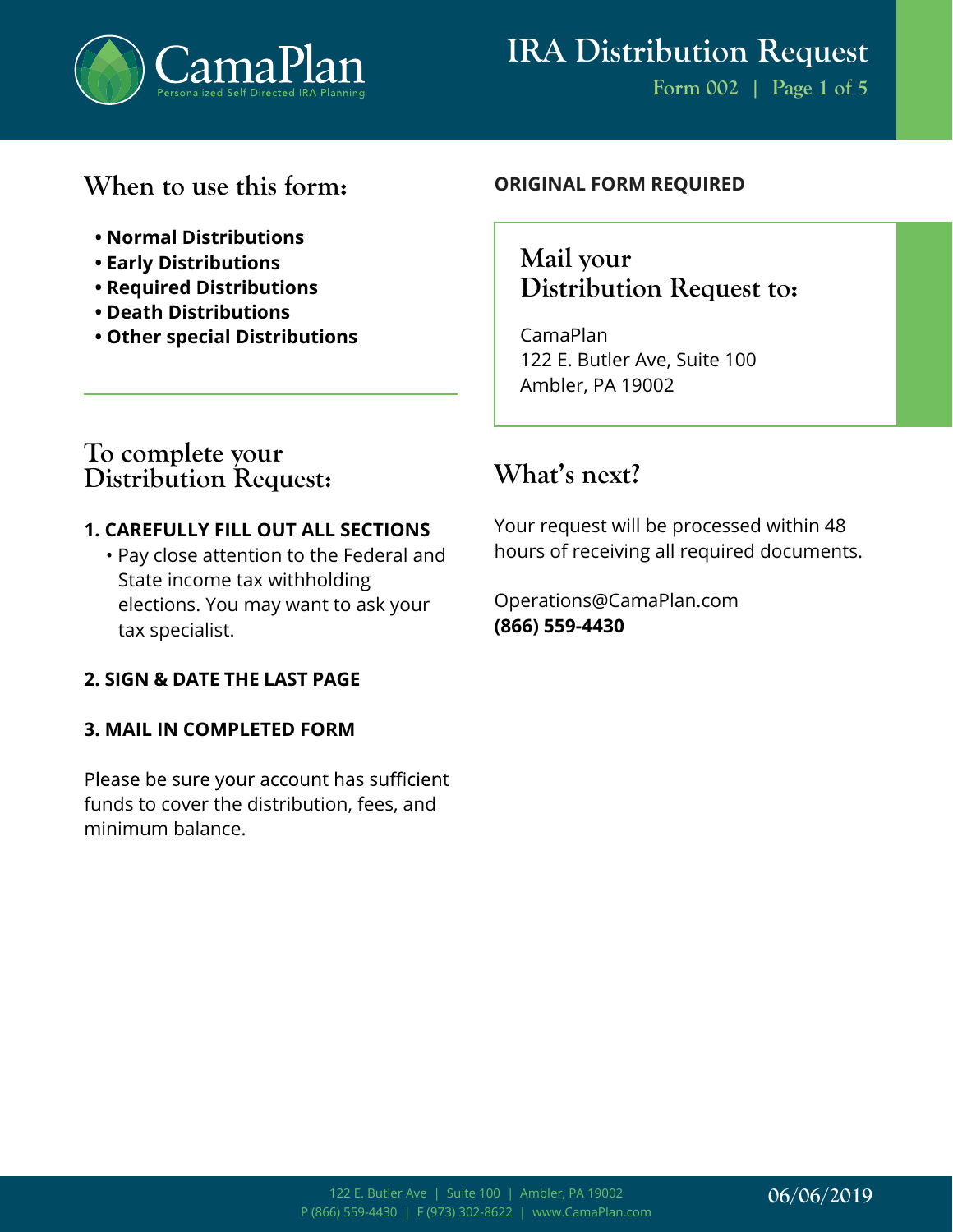

**Form 002 | Page 2 of 5**

| 1. Participant Details                                               | Distribution Type (Continued)                                                                                                     |
|----------------------------------------------------------------------|-----------------------------------------------------------------------------------------------------------------------------------|
| Legal Name (must match SSN card)                                     | Substantially Equal Periodic Payments (code 1)***<br>Higher Education Expense (code 1) ***<br>IRS Levy (code 2)                   |
| Mailing Address (must match address on file)                         | *** Fill out IRS Form 5329                                                                                                        |
| <b>Street</b>                                                        | 3. Disability Distribution (code 3)                                                                                               |
| City                                                                 | 4. Required Minimum Distribution (code 7)                                                                                         |
| <b>State</b>                                                         | 5. Death Distribution (code 4)                                                                                                    |
| <b>ZIP</b>                                                           | 6. Removal of Excess/Nondeductible<br>Contribution plus earnings before tax                                                       |
| Account No.                                                          | filing deadline.<br>Tax year contribution was made:                                                                               |
| $***$ ** $-$<br>Soc. Sec. No.                                        | Is the contribution plus earnings being                                                                                           |
| Date of Birth                                                        | removed in the same year?                                                                                                         |
|                                                                      | Yes (code 8)<br>No (code P)                                                                                                       |
| Name of Deceased (Death Distributions Only):<br>Relationship         | 7. Removal of Excess Contribution<br>(Principal only) after tax filing deadline.<br>59 1/2 Under (code 1)<br>59 1/2 Over (code 2) |
| $***$ ** $-$<br>Soc. Sec. No.                                        | 8. IRA to Employer's plan (code G)                                                                                                |
| Date of Birth                                                        | 9. Qualified Distribution from Roth IRA (code Q)                                                                                  |
| 2. Distribution Type                                                 | Disabled<br>Over 59 1/2<br>Deceased<br>5 Year holding period                                                                      |
| 1. Normal Distribution (Traditional, SEP)                            | Unknown<br>Yes<br>No                                                                                                              |
| (Participant is at least 59 1/2 years old)                           | 10. Roth Distribution, exception applies (code T)                                                                                 |
| 2. Early Distribution                                                | 59 1/2<br>Disabled                                                                                                                |
| Early Distribution, no known exception,<br>under age 59 1/2 (code 1) | 59 1/2 Over<br>Deceased<br>5 Year holding period                                                                                  |
| Roth IRA (code J)                                                    | Unknown<br>No<br>Yes                                                                                                              |
| SIMPLE IRA in the first 2 years (code S)                             | 11. Other                                                                                                                         |
| First Time Homebuyer (code 1) ***                                    | Specify reason:                                                                                                                   |
| Health Insurance Premiums (code 1) ***                               |                                                                                                                                   |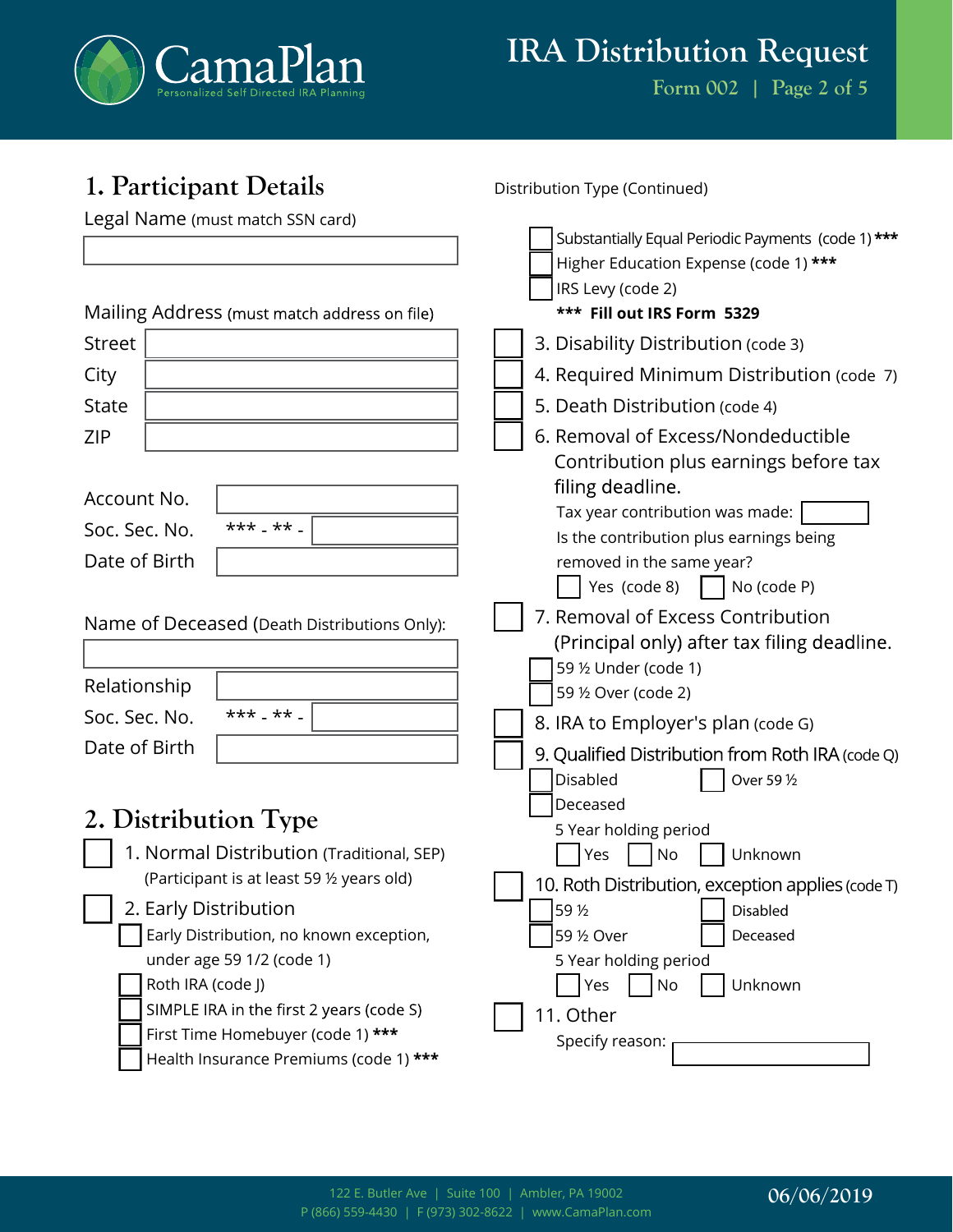

**Form 002 | Page 3 of 5**

### **3. Withholding Election**

The distributions you receive from your Individual Retirement Account established at this institution are subject to Federal income tax withholding unless you elect not to have withholding apply. You may elect not to have withholding apply to your distribution payments by completing the "Withholding Election" in section 3 of this form. If you do not complete the "Withholding Election" section by the date your distribution is scheduled to begin, Federal income tax will be withheld from the amount withdrawn at a minimum rate of 10%. If you elect not to have withholding apply to your distribution payments, or if you do not have enough Federal income tax withheld from your distribution, you may be responsible for payment of estimated tax. You may incur penalties under the estimated tax rules if your withholding and estimated tax payments are not sufficient.

### **Federal Tax**

Choose either Option 1 or Option 2:

| <b>Option 1</b><br>Withhold Federal income tax                                                                                                         | T II ISU UCC CANTAF IAN C<br>account:                                                                                                      |
|--------------------------------------------------------------------------------------------------------------------------------------------------------|--------------------------------------------------------------------------------------------------------------------------------------------|
| at the rate of:<br>%<br>(not less than 10%)<br>an amount of: $$$<br>(from the amount withdrawn)                                                        | The entire acco<br>I authorize Cama<br><b>Partial distribu</b>                                                                             |
| <b>Option 2</b><br>I elect not to have Federal income tax<br>withheld. (US Residents only)                                                             | Distribution Amount<br>(reported to IRS)                                                                                                   |
| <b>State Tax</b><br>Choose either Option 1 or Option 2:<br><b>Option 1</b><br>Withhold State income tax<br>at the rate of:<br>%<br>(not less than 10%) | Fed. Income Tax With<br>(Calculate from section 3<br><b>State Tax Withheld</b><br>(Calculate from section 3<br><b>Net Paid to Recipier</b> |
|                                                                                                                                                        |                                                                                                                                            |

#### Witholding Election (continued)

 $\|\|\|$  an amount of:  $\|$ (from the amount withdrawn)

#### **Option 2**

I elect not to have State income tax withheld. (US Residents only)

Note: Many states require income taxes to be withheld from IRA distributions. Please consult your financial advisor or your state tax authority.

I understand that I am still liable for the payment of Federal and/or State income tax on the taxable amount. I also understand that I may be subject to tax penalties under the estimated tax payment rules, if my payments of estimated tax and withholding, if any, are not adequate.

## **4. Distribution Payment**

I instruct CamaPlan to distribute from my

| The entire account balance                       |  |  |
|--------------------------------------------------|--|--|
| I authorize CamaPlan to close my account.        |  |  |
| <b>Partial distribution</b>                      |  |  |
|                                                  |  |  |
| Distribution Amount<br>\$                        |  |  |
| (reported to IRS)                                |  |  |
| Fed. Income Tax Withheld -\$                     |  |  |
| (Calculate from section 3 or "0" if not witheld) |  |  |
| -\$<br><b>State Tax Withheld</b>                 |  |  |
| (Calculate from section 3 or "0" if not witheld) |  |  |
| <b>Net Paid to Recipient</b><br>S                |  |  |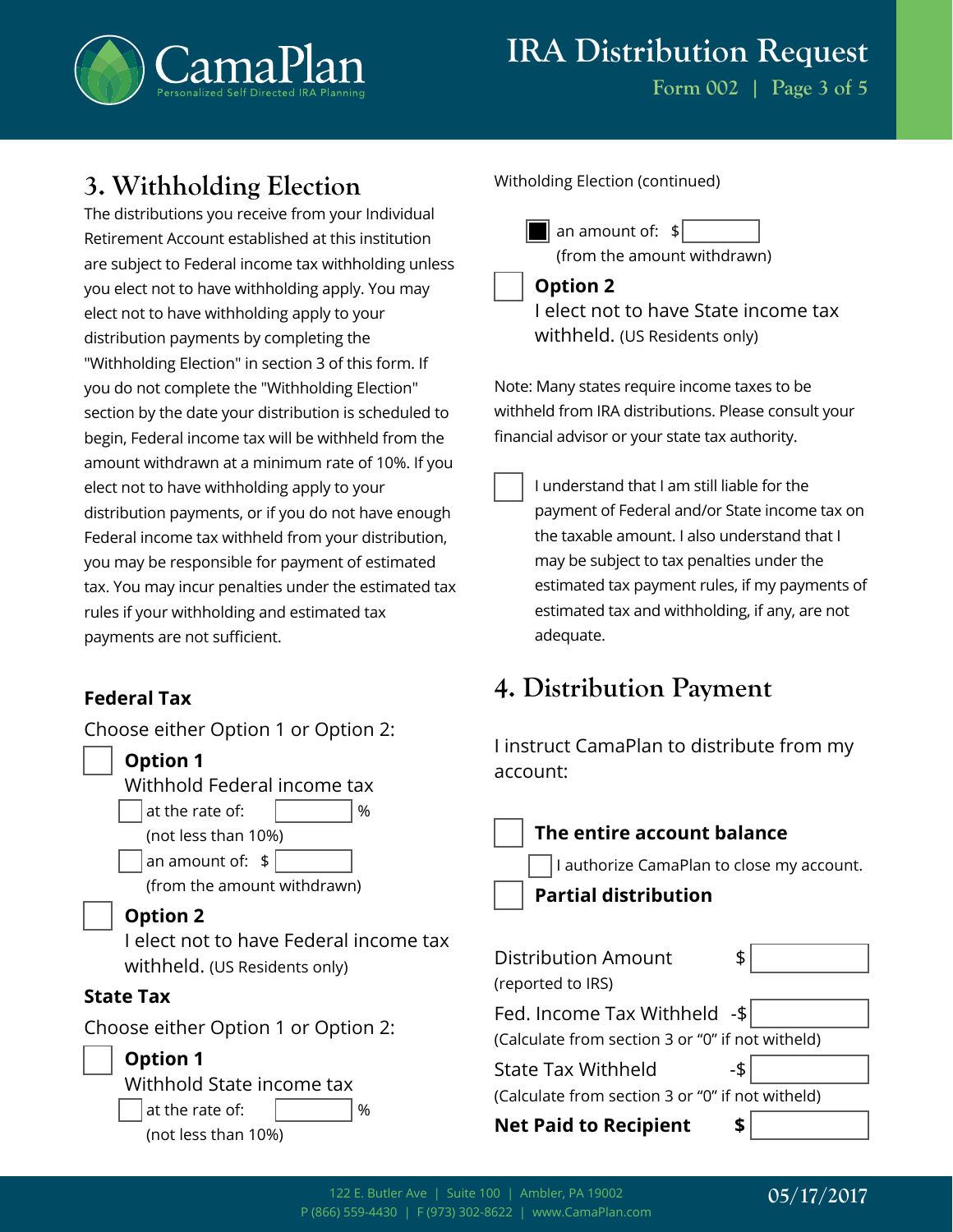

financial institution\*\*

# **IRA Distribution Request**

**Form 002 | Page 4 of 5**

| Distribution Payment (continued)                                 | In Kind - asset type*:                                                             |
|------------------------------------------------------------------|------------------------------------------------------------------------------------|
|                                                                  | *additional information required                                                   |
| I direct the Administrator to distribute the                     | Other                                                                              |
| amount requested as follows:                                     | **Additional charges apply                                                         |
| (Note: If periodic distributions are requested, this             | Wiring/ACH Information                                                             |
| form must be renewed annually)                                   | <b>Account Name</b>                                                                |
|                                                                  |                                                                                    |
| Frequency of Distribution:                                       | Name of Financial Institution                                                      |
| One-time                                                         |                                                                                    |
| Monthly                                                          | <b>Account Address</b>                                                             |
| Quarterly                                                        | <b>Street</b>                                                                      |
| Semi-annually                                                    | City                                                                               |
| Other                                                            | <b>State</b>                                                                       |
| Date payment(s) to commence (MM/DD/YY):                          | <b>ZIP</b>                                                                         |
|                                                                  | Account #                                                                          |
|                                                                  | <b>Bank Name</b>                                                                   |
|                                                                  | Bank ABA #                                                                         |
| <b>5. Payment Details</b>                                        |                                                                                    |
| Specify how you would like your funds to be<br>disbursed to you. | Transaction fees to be paid by:                                                    |
|                                                                  | Your account                                                                       |
|                                                                  | Check                                                                              |
| Issue check to participant/ beneficiary/                         | <b>Credit Card</b>                                                                 |
| financial institution**                                          | Please call (866) 559-4430 to provide cc details.                                  |
| Regular Mail                                                     |                                                                                    |
| Overnight Courier**                                              |                                                                                    |
| 2 Day Courier**<br>Note: Checks issued to participants or        | 6. Authorization                                                                   |
| beneficiaries may only be sent to the address                    |                                                                                    |
| on record at CamaPlan                                            | I certify that I am the proper party to                                            |
| Send wire to participant/beneficiary/                            | receive payment(s) from this Custodial,                                            |
| financial institution**                                          | and that all information provided by me is                                         |
| Send ACH to participant/beneficiary/                             | true and accurate. I acknowledge that I<br>have read the Notice of Withholding sot |

that I have read the Notice of Withholding set forth above and have completed the Withholding Election above. I further